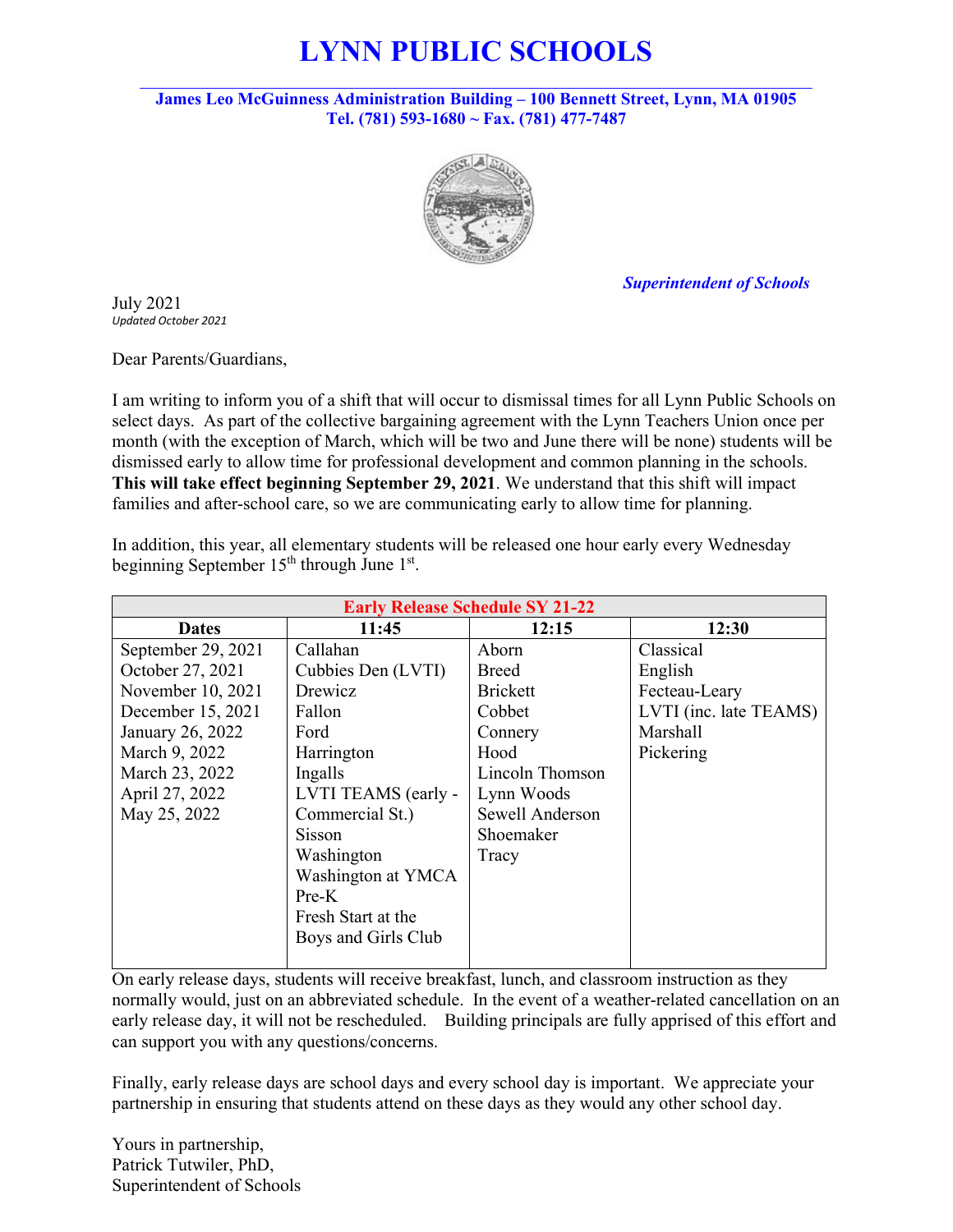#### **LYNN PUBLIC SCHOOLS** *\_\_\_\_\_\_\_\_\_\_\_\_\_\_\_\_\_\_\_\_\_\_\_\_\_\_\_\_\_\_\_\_\_\_\_\_\_\_\_\_\_\_\_\_\_\_\_\_\_\_\_\_\_\_\_\_\_\_\_\_\_\_\_\_\_\_\_\_\_\_\_\_*

#### **Administrative Offices – 100 Bennett Street, Lynn, MA 01905 Tel. (781) 593-1680 ~ Fax. (781) 477-7487**



*Office of the Superintendent*

#### **SCHOOL CALENDAR 2021-2022**

Winter Vacation M-F - 2/21/22 - 2/25/22 Good Friday F - 4/15/22<br>
Spring Vacation M-F - 4/18/22 - 4/22/22 Spring Vacation M-F - 4/18/22 - 4/22/22 Trimester Closing Date Quarter Closing Date

Schools Closed On:<br>
Columbus Day M - 10/11/21 1992 - 10/11/21 1992 - 10/11/21 1992 - 10/11/21 1992 - 10/11/21 111 111 111 111 112 Columbus Day M - 10/11/21 Interim Progress Report Interim Progress Report<br>Veterans Day Th - 11/11/21 I<sup>st</sup> – Friday, October 22, 2021 I<sup>st</sup> – Friday, October 8, 2021 Veterans Day Th - 11/11/21 1<sup>st</sup> – Friday, October 22, 2021 1<sup>st</sup> – Friday, October 8, 2021<br>Thanksgiving Recess <u>W pm</u> - 11/24pm 11/25 & 11/26/21 2<sup>nd</sup> – Friday, January 28, 2022 2<sup>nd</sup> – Friday, December 17, 2021 - 11/24pm 11/25 & 11/26/21 2<sup>nd</sup> – Friday, January 28, 2022 Christmas Recess F-F  $-12/24/21 - 12/31/21$   $3^{rd}$  – Friday, May 6, 2022  $3^{rd}$  – Friday, March 4, 2022 Martin Luther King Day  $M = 1/17/22$   $4<sup>th</sup> – Friday, May 20, 2022$ 

Memorial Day M - 5/30/22 Friday, December 10, 2021 Friday, November 12, 2021 Friday, March 18, 2022<br>Friday, June 17, 2022<br>Friday, April 8, 2022

> Report Card Distribution Report Card Distribution Wednesday, December 22, 2021 Friday, November 19, 2021 Wednesday, March 30, 2022 Friday, February 4, 2022 Friday, June 17, 2022 Friday, April 29, 2022

 $\_$  ,  $\_$  ,  $\_$  ,  $\_$  ,  $\_$  ,  $\_$  ,  $\_$  ,  $\_$  ,  $\_$  ,  $\_$  ,  $\_$  ,  $\_$  ,  $\_$  ,  $\_$  ,  $\_$  ,  $\_$  ,  $\_$  ,  $\_$  ,  $\_$  ,  $\_$  ,  $\_$  ,  $\_$  ,  $\_$  ,  $\_$  ,  $\_$  ,  $\_$  ,  $\_$  ,  $\_$  ,  $\_$  ,  $\_$  ,  $\_$  ,  $\_$  ,  $\_$  ,  $\_$  ,  $\_$  ,  $\_$  ,  $\_$  ,

Professional Development Days: (4) Tuesday – August 31, 2021 – September 2, 2021\* \*September 3, 2021 no PD

Tuesday - 11/2/2021

Schools Close/Tentative 180th School Day:<br>
Friday - 6/17/2022<br>
Within the last three (3) days of school

High School Graduation: Manning Field Fecteau Leary - 10 AM & English High - 1 PM Classical High - 9:30 AM and LVTI - 1 PM

Thursday - 6/2/2022

Friday, April 8, 2022 Friday, June 17, 2022

Friday, June 17, 2022

Friday - 6/3/2022

Within the last three  $(3)$  days of school

Prek-K/KG Open/Close: Monday, September 13, 2021 Within the last three (3) days of school